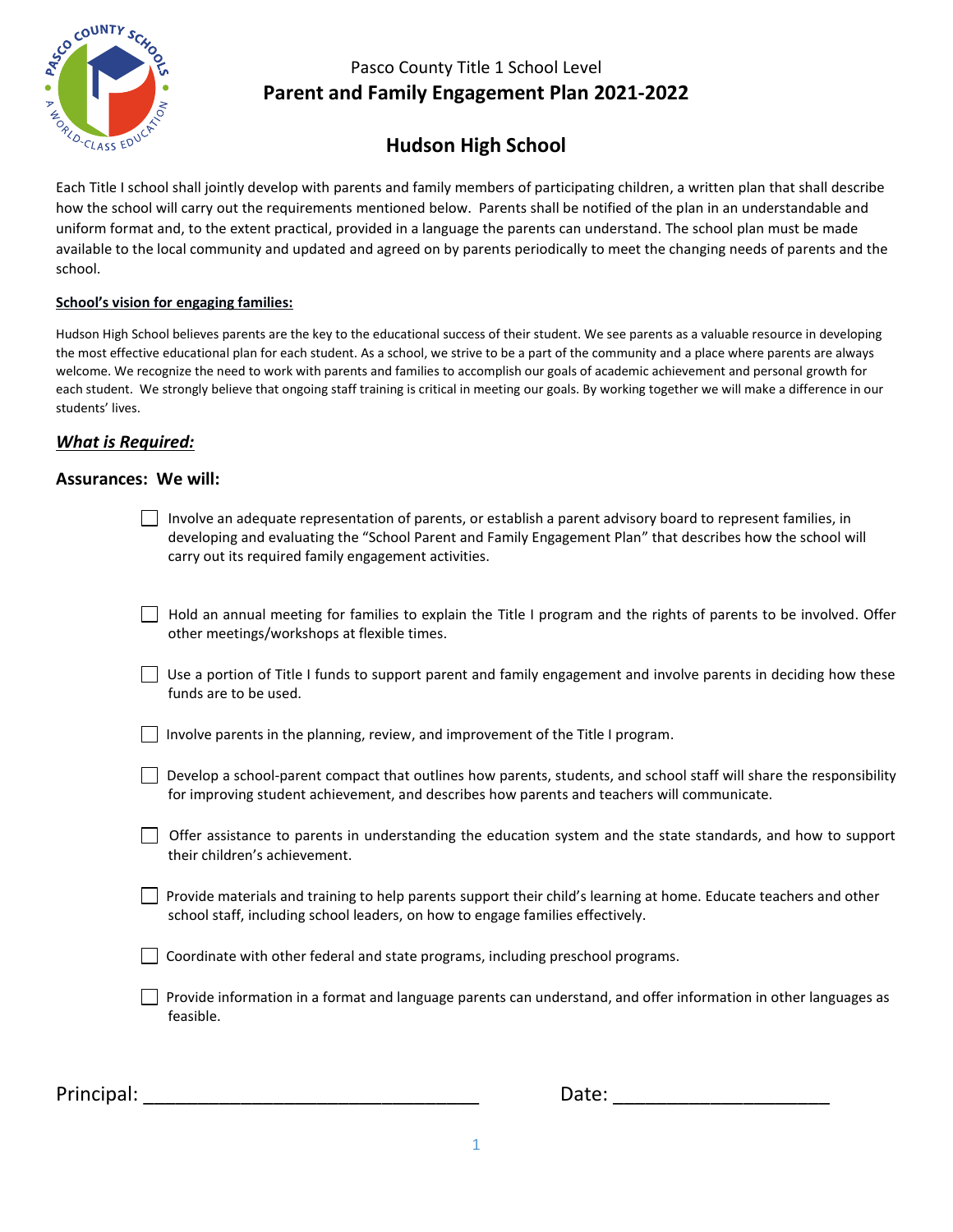## **Hudson High School**

# **EVERY TITLE I SCHOOL IN PASCO COUNTY WILL:**

**1. Involve parents in the planning, review, and improvement of their Comprehensive Needs Assessment and Title I program. The school will jointly develop and evaluate the Parent & Family Engagement plan with an adequate representation of parents**.

| Describe the method in which<br>parents were involved                                                            | Parents will review, discuss and submit suggestions regarding Hudson High School's comprehensive needs<br>assessment, Title 1 Parent and Family and Engagement Plan and Title 1 Parent Compact for the 2022-2023<br>school year both virtually through a Mach form need date and as part of a School Advisory Council (SAC)<br>meeting on January 27, 2022 |
|------------------------------------------------------------------------------------------------------------------|------------------------------------------------------------------------------------------------------------------------------------------------------------------------------------------------------------------------------------------------------------------------------------------------------------------------------------------------------------|
| Date of meeting to gather<br>parent input for Comprehensive<br><b>Needs Assessment</b>                           | <b>January 27, 2022</b>                                                                                                                                                                                                                                                                                                                                    |
| Date of meeting to gather<br>parent input for this Title I<br><b>Parent and Family Engagement</b><br><b>Plan</b> | <b>January 27, 2022</b>                                                                                                                                                                                                                                                                                                                                    |

*\*Evidence of the input gathered and how it was/will be used should uploaded to Title I Crate.*

**2. Develop a school-home compact that outlines how parents, students, and school staff will share the responsibility for improving student achievement and describes how parents & teachers will communicate**.

| How were parents invited to develop or<br>revise the compact?                                         | Parents will be invited to review, discuss and submit suggestions of the Hudson High School's<br>comprehensive needs assessment, Title 1 Parent and Family and Engagement Plan and Title 1<br>Parent Compact for the 2020-2021 school year. Parents will be informed of the curriculum being<br>used, the academic assessments used at HHS as part of The Title! informational night on October<br>15, 2021. All families were sent the annual Title 1 letter and the non state certified letter prior to<br>the meeting. Parents in attendance were asked to complete a survey as was to document<br>feedback. |
|-------------------------------------------------------------------------------------------------------|-----------------------------------------------------------------------------------------------------------------------------------------------------------------------------------------------------------------------------------------------------------------------------------------------------------------------------------------------------------------------------------------------------------------------------------------------------------------------------------------------------------------------------------------------------------------------------------------------------------------|
| Date of parent meeting to develop or revise<br>the compact                                            | October 15, 2021                                                                                                                                                                                                                                                                                                                                                                                                                                                                                                                                                                                                |
| What communication methods will be used<br>between teachers & parents as well as<br>school & parents? | Parents/guardians will be informed of school activities through various types of<br>communications throughout the school year. Hudson High School's staff will maintain<br>a record of all parent contacts each year. Some of the types of communications to be<br>used include: Orientation Night (virtual), Annual Registration, School Connects<br>Messages, Ongoing parent/teacher conferences, Social Media, School Webpage with                                                                                                                                                                           |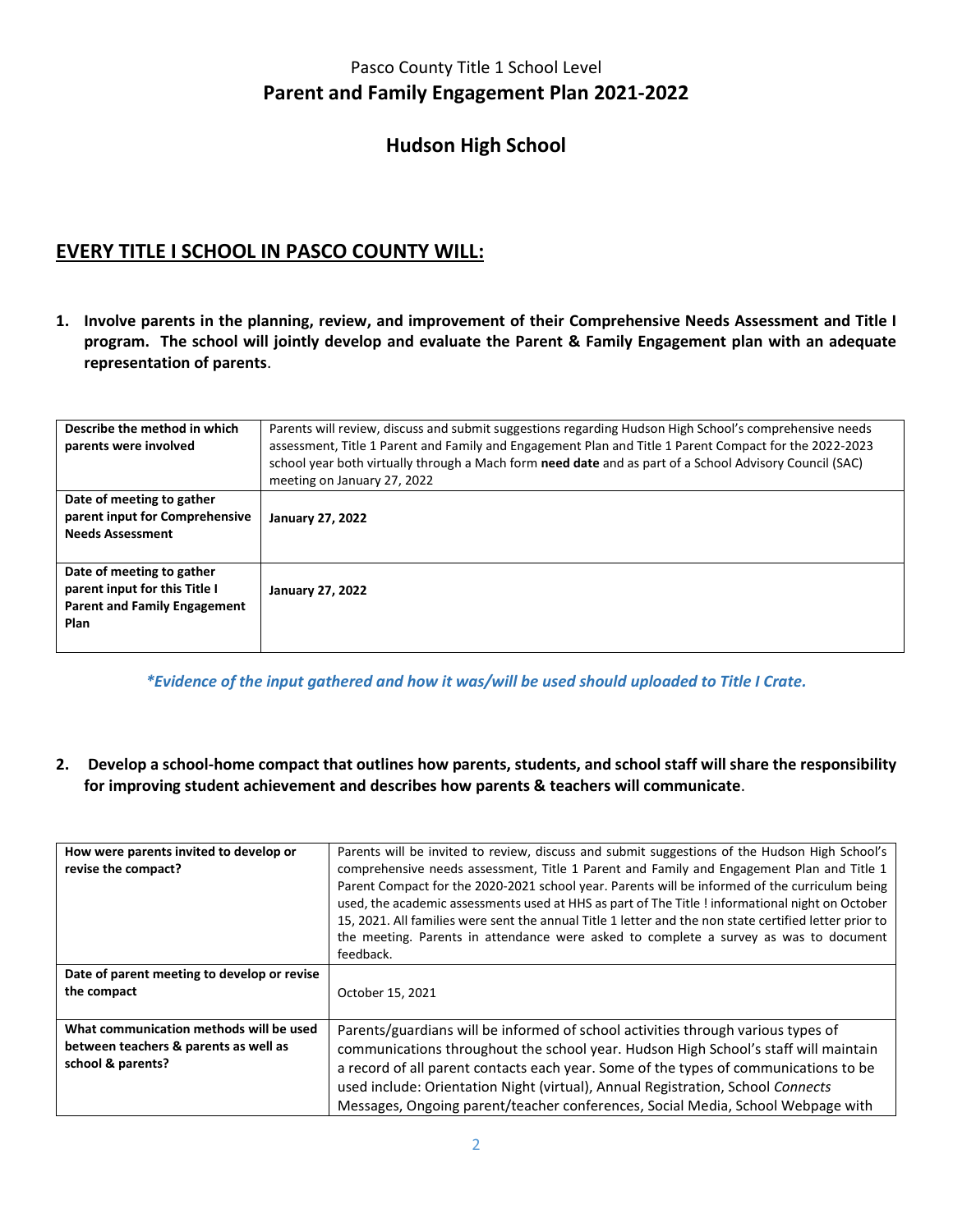### **Hudson High School**

|                                                                                                                        | Parent Information Link, MyStudent communication (attendance and grades), College<br>and Career Newsletter, SAC meetings, The Band App, Remind, Quarterly Parent<br>"Smore" Newsletter |
|------------------------------------------------------------------------------------------------------------------------|----------------------------------------------------------------------------------------------------------------------------------------------------------------------------------------|
| Elementary schools are required to hold at<br>least one face to face conference with<br>parents. Explain your process? | Not applicable                                                                                                                                                                         |

#### *\*A parent signed copy of the compact should be uploaded to Title I Crate as evidence of implementation.*

#### *\*Evidence of the input should be uploaded to Title I Crate.*

#### **3. Hold an annual meeting for families to explain the Title I program and the rights of parents to be involved.**

| What information is<br>provided at the<br>meeting?<br>How are parents<br>notified of the<br>meeting? | Parents will receive information about the Title I section of the Every Student Succeeds Act (ESSA, 2015), its primary<br>purposes, schools' responsibilities under Title I, our Title I Compact, what Title I funds can and cannot be spent on, the<br>results of our annual Comprehensive Needs Assessment, our 2021-2022 Title I Plan, opportunities for parents to<br>participate in school governance and opportunities for parents to learn more about how to get more involved in and<br>to best support their child's education. |
|------------------------------------------------------------------------------------------------------|------------------------------------------------------------------------------------------------------------------------------------------------------------------------------------------------------------------------------------------------------------------------------------------------------------------------------------------------------------------------------------------------------------------------------------------------------------------------------------------------------------------------------------------|
| Tentative date and                                                                                   | Title 1 Parent Night on October 15, 2021                                                                                                                                                                                                                                                                                                                                                                                                                                                                                                 |
| time(s)                                                                                              |                                                                                                                                                                                                                                                                                                                                                                                                                                                                                                                                          |
| of the Annual Title I                                                                                | Hudson High School's administrative and leadership teams will meet during pre-school planning week to review                                                                                                                                                                                                                                                                                                                                                                                                                             |
| <b>Meeting and steps</b>                                                                             | requirements for our annual Title I Information presentation and to develop an agenda and scripts that highlights                                                                                                                                                                                                                                                                                                                                                                                                                        |
| taken to plan the                                                                                    | parent's rights under Title I (ESSA, 2015).                                                                                                                                                                                                                                                                                                                                                                                                                                                                                              |
| meeting                                                                                              |                                                                                                                                                                                                                                                                                                                                                                                                                                                                                                                                          |
| How do parents who                                                                                   | The presentation will be videotaped and posted online, along with an electronic version of a Title I brochure, so parents                                                                                                                                                                                                                                                                                                                                                                                                                |
| are not able to attend                                                                               | who cannot attend this event can still access this important information.                                                                                                                                                                                                                                                                                                                                                                                                                                                                |
| receive information                                                                                  |                                                                                                                                                                                                                                                                                                                                                                                                                                                                                                                                          |
| from the meeting?                                                                                    |                                                                                                                                                                                                                                                                                                                                                                                                                                                                                                                                          |
| How are parents                                                                                      | Parents will be informed of their rights under Title I as part of a presentation and accompanying brochure                                                                                                                                                                                                                                                                                                                                                                                                                               |
| informed of their                                                                                    | disseminated at our annual Title I Parent Night on October 15, 2021. Parents will have opportunities to ask questions                                                                                                                                                                                                                                                                                                                                                                                                                    |
| rights?                                                                                              | regarding their rights as part of the presentation. The presentation will be videotaped and posted online, along with                                                                                                                                                                                                                                                                                                                                                                                                                    |
|                                                                                                      | an electronic version of the Title I brochure, so parents who cannot attend this event can still access this information.                                                                                                                                                                                                                                                                                                                                                                                                                |

#### **4. Identify partnerships that coordinate & integrate Title I and local/federal funds to provide opportunities that encourage and support parents in more fully participating in the education of their children and/or to help support learning at home.**

| Title III-ESOL            | MTSS Provided by Student Services Staff & Diagnostic Assessment                     |  |  |  |
|---------------------------|-------------------------------------------------------------------------------------|--|--|--|
| <b>Title IX-Homeless</b>  | MTSS Provided by Student Services Staff & partnership with Pasco County SIT program |  |  |  |
| <b>Preschool Programs</b> | <b>Not Application</b>                                                              |  |  |  |
| <b>IDEA/ESE</b>           | MTSS Provided by Student Services Staff & Diagnostic Assessment                     |  |  |  |
| <b>Migrant</b>            | MTSS Provided by Student Services Staff & Diagnostic Assessment                     |  |  |  |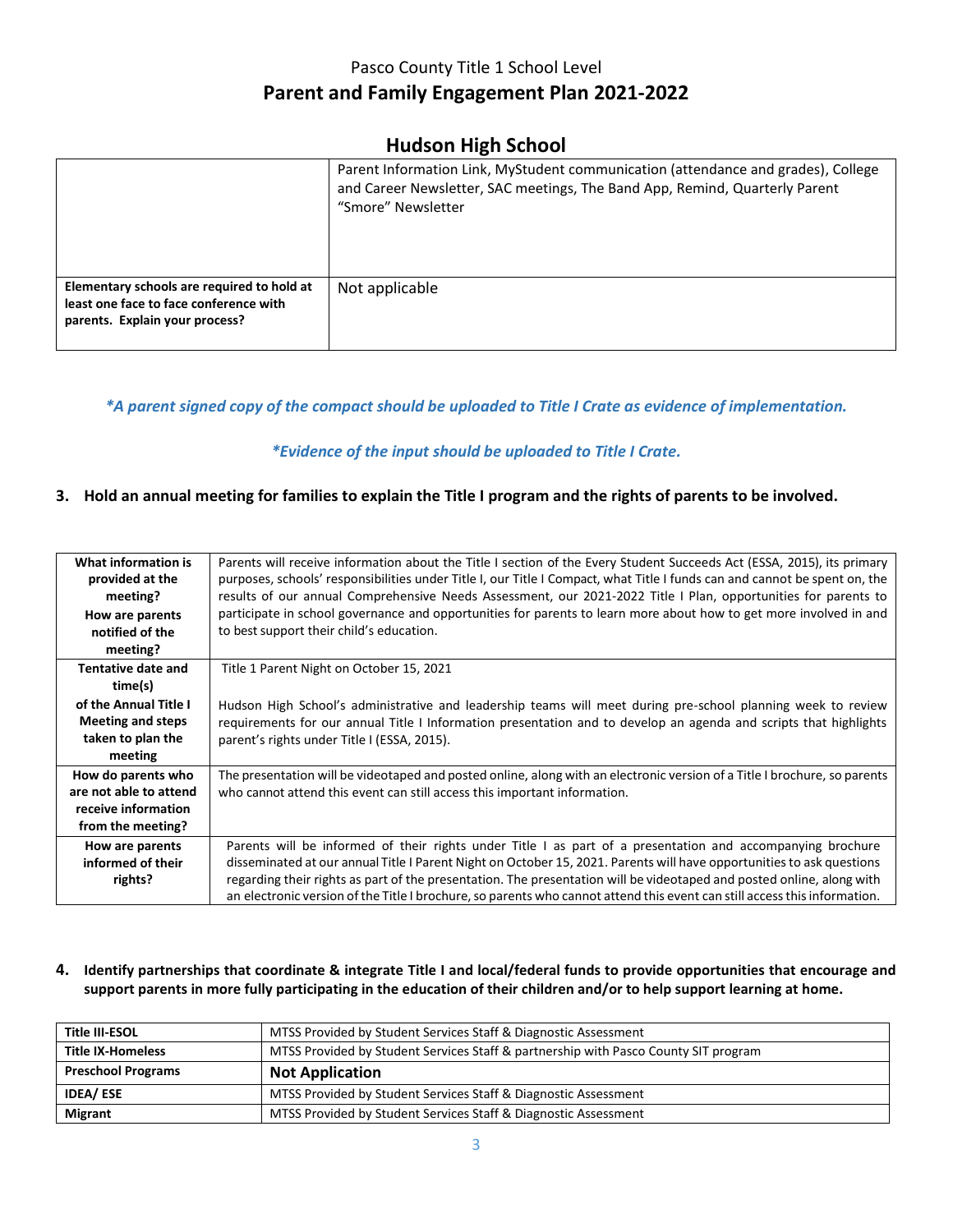## **Hudson High School**

| <b>Other</b> | MTSS Provided by Student Services Staff & Diagnostic Assessment |
|--------------|-----------------------------------------------------------------|
|              |                                                                 |

#### **5. Use a portion of Title I funds to support parent and family engagement and involve parents in deciding how these funds are used.**

| <b>Allocation</b><br>Explain how these funds will be<br>used this school year | \$23,000 9.6% of total budget<br>Hudson High School's portion of Title I funds to support parent and family engagement will be used to support<br>our Parent Night events where parents have opportunities to learn more about Hudson's public education<br>programs/procedures, state standards, curriculum, assessments, graduation/career pathways, post-<br>secondary enrollment requirements, scholarships/financial aids and parenting. Title I funds will be used to<br>copy information for parents and to pay teachers/counselors to help facilitate these events. This year will be<br>using part of the funds to pay for a Parent Involvement position. |
|-------------------------------------------------------------------------------|--------------------------------------------------------------------------------------------------------------------------------------------------------------------------------------------------------------------------------------------------------------------------------------------------------------------------------------------------------------------------------------------------------------------------------------------------------------------------------------------------------------------------------------------------------------------------------------------------------------------------------------------------------------------|
| How are parents involved in<br>deciding this?                                 | Parents will be involved in deciding how our Title I parent and family engagement funds would be spent as<br>part of a SAC meetings on January 27, 2022                                                                                                                                                                                                                                                                                                                                                                                                                                                                                                            |
| How did you document parent<br>input?                                         | Documentation of explicit parent involvement in the development/ feedback of our Comprehensive Needs<br>Assessment, Title I Parent & Family Engagement Plan and Title I Parent Compact for the 2021-2022 school year<br>will be discussed at the November 7 SAC meeting and the minutes reported.                                                                                                                                                                                                                                                                                                                                                                  |

- **6. Provide assistance, training, workshops, events, and/or meetings for parents to help them understand the education system, curriculum, standards, state assessments and achievement levels.**
	- **Best practice is to hold parent events that teach caregivers a new tip, tool, or strategy, that parents can use at home with their child to help reinforce what they are learning in the classroom.**
	- **Think of Family Engagement as a strategy to reach the goal of student achievement**
	- **Offer workshops, events and/or meetings at flexible dates/times. (i.e. morning, evening, lunch, Saturdays). Provide information to parents in a timely manner and in an easy to read format.**

| <b>Building Capacity of</b><br><b>Parents</b>                    | How will this<br><i>impact</i>                                                  |                                              |                       | Check all that<br>apply. |                  |            |                                                                                                                                                                                                              |                                               |
|------------------------------------------------------------------|---------------------------------------------------------------------------------|----------------------------------------------|-----------------------|--------------------------|------------------|------------|--------------------------------------------------------------------------------------------------------------------------------------------------------------------------------------------------------------|-----------------------------------------------|
| <b>Title and Description of</b><br><b>Event</b>                  | <b>Student</b><br>Achievement                                                   | Tentative<br>Date/Time<br>Are they flexible? | <b>Transportation</b> | Meal<br>Refreshments     | <b>Childcare</b> | ranslation | How will this<br>support learning<br>at home?                                                                                                                                                                | SUP Goal (s) this<br><b>Strategy supports</b> |
| Curriculum<br><b>Virtual Open House</b>                          | Course/program of<br>study requirements                                         | August 19, 2021                              |                       |                          |                  |            | Parents will receive<br>information regarding<br>graduation requirements,<br>course description,<br>expectation and syllabi<br>provided.                                                                     | High Impact Instruction                       |
| <b>Progress Monitoring</b><br><b>Quarterly Parent Newsletter</b> | Student self -<br>monitoring and<br>improved state<br>assessment<br>proficiency | Quarterly                                    |                       |                          |                  |            | Increased awareness of<br>how to access up-to-date<br>grades and/or test data<br>will provide parents with<br>the information they<br>need to help ensure<br>students work toward<br>their academic goals at | Data Driven Decision<br>Making                |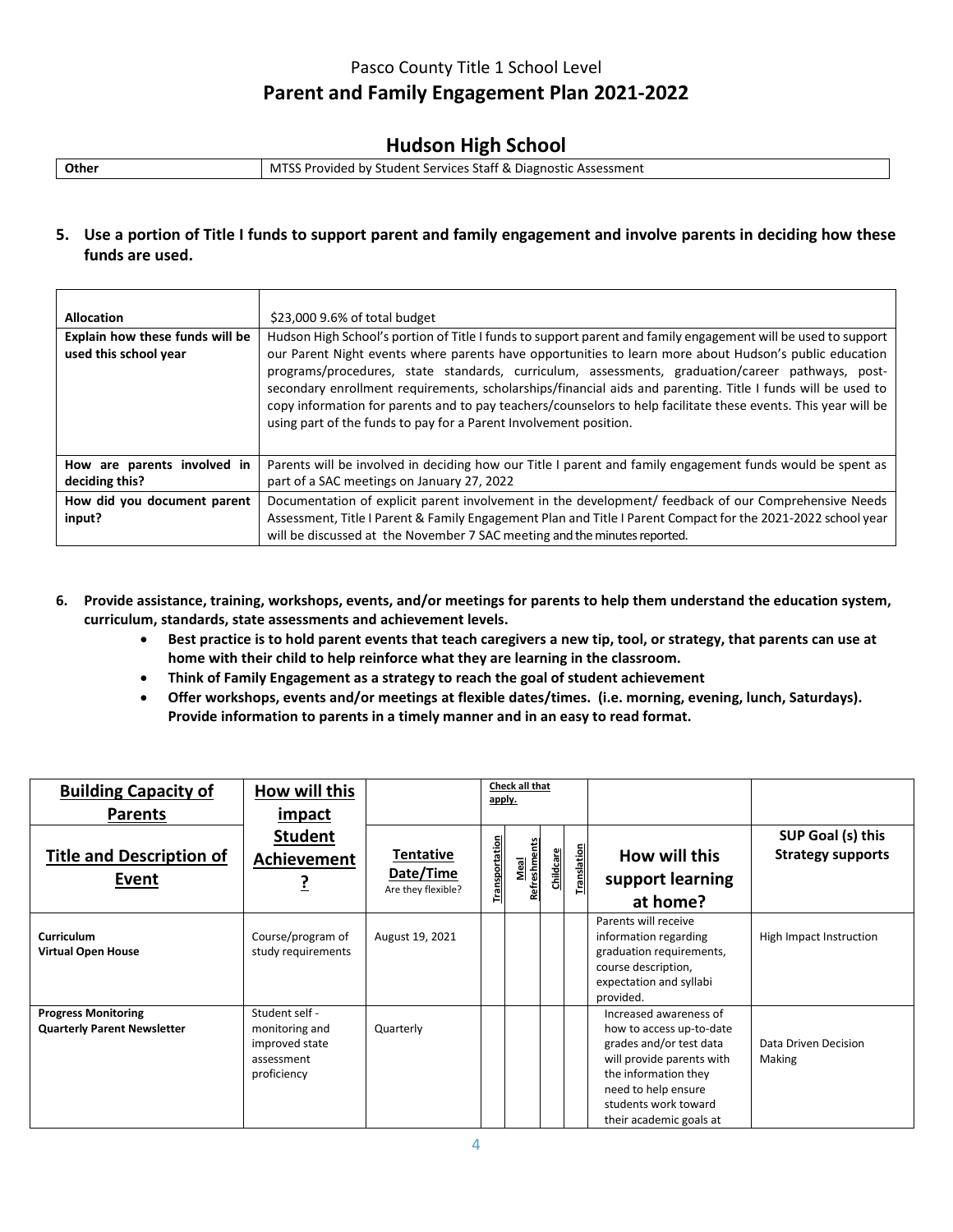## **Hudson High School**

|                                                                                                                                       |                                                                                                                                                                                                                                                                                                                                                                                                                                                              |           |  |  |  | home.                                                                                                                                                                                                                                                                                                                                  |                              |
|---------------------------------------------------------------------------------------------------------------------------------------|--------------------------------------------------------------------------------------------------------------------------------------------------------------------------------------------------------------------------------------------------------------------------------------------------------------------------------------------------------------------------------------------------------------------------------------------------------------|-----------|--|--|--|----------------------------------------------------------------------------------------------------------------------------------------------------------------------------------------------------------------------------------------------------------------------------------------------------------------------------------------|------------------------------|
|                                                                                                                                       |                                                                                                                                                                                                                                                                                                                                                                                                                                                              |           |  |  |  |                                                                                                                                                                                                                                                                                                                                        |                              |
| <b>Other Activities</b><br><b>FAFSA night, College Application</b><br>Night, Parent workshops                                         | Increase post-<br>secondary<br>enrollment rates.                                                                                                                                                                                                                                                                                                                                                                                                             | Quarterly |  |  |  | Parents will learn more<br>information about post-<br>secondary education<br>institution admission<br>requirements and about<br>how to apply for<br>financial aid and<br>scholarship<br>opportunities. How to<br>improve family<br>communication and how<br>to develop healthy<br>academic/social<br>emotional habits and<br>routines. | <b>Collaborative Culture</b> |
| Explain how parents are provided information<br>regarding the curriculum, achievement levels, progress<br>monitoring and assessments. | Parents are provided information regarding curriculum, achievement levels, course/program of<br>study options, graduation requirements, financial aid/scholarship opportunities, post-secondary<br>enrollment requirements as part of presentations and handouts disseminated at advertised<br>parent night events. This year these presentations will be recorded on video and posted online,<br>along with accompanying handouts, on the school's website. |           |  |  |  |                                                                                                                                                                                                                                                                                                                                        |                              |
| How will workshops/events be evaluated?<br>How will the needs of parents be assessed to plan<br>future events?                        | Parents are provided information regarding curriculum, achievement levels, course/program of<br>study options, graduation requirements, financial aid/scholarship opportunities, post-secondary<br>enrollment requirements as part of presentations and handouts disseminated at advertised<br>parent night events. This year these presentations will be recorded on video and posted online,<br>along with accompanying handouts, on the school's website. |           |  |  |  |                                                                                                                                                                                                                                                                                                                                        |                              |
| Describe how the needs of parents/families who speak<br>a language other than English will be met at<br>workshops/events.             | Hudson High School is fortunate to employ many staff who are bilingual and who speak a<br>variety of world languages including: Spanish, French, German and Arabic. These staff will be<br>available to translate speech and documents at planned parent universities and other events. In<br>the event that a member of staff cannot translate information for parents, we will seek support<br>from the district to translate information.                 |           |  |  |  |                                                                                                                                                                                                                                                                                                                                        |                              |
| What are the barriers for parents to attend<br>workshops/events and how do you overcome these?                                        | The primary barriers are COVID 19 restrictions. Meetings/workshops will be held virtually and<br>recorded. Information will be uploaded onto school website and included in parent newsletter.                                                                                                                                                                                                                                                               |           |  |  |  |                                                                                                                                                                                                                                                                                                                                        |                              |
| How are flexible dates and times for meetings, events<br>and/or workshops offered? (Give examples)                                    |                                                                                                                                                                                                                                                                                                                                                                                                                                                              |           |  |  |  | Due to COVID 19 restrictions meetings/workshops will be held virtually and recorded. Information<br>will be uploaded onto school website and included in parent newsletter.                                                                                                                                                            |                              |
| How are the needs of parents with disabilities<br>accommodated to ensure they have access to<br>meetings, workshops, and/or events?   |                                                                                                                                                                                                                                                                                                                                                                                                                                                              |           |  |  |  | Hudson High School will comply with ADA regulations. There are no barriers for parents with<br>disabilities to participate in any parent and family engagement event.                                                                                                                                                                  |                              |

#### *\*These events should be included on the Data Collection Sheet for School Events.*

#### **7. Utilize strategies to ensure meaningful Communication**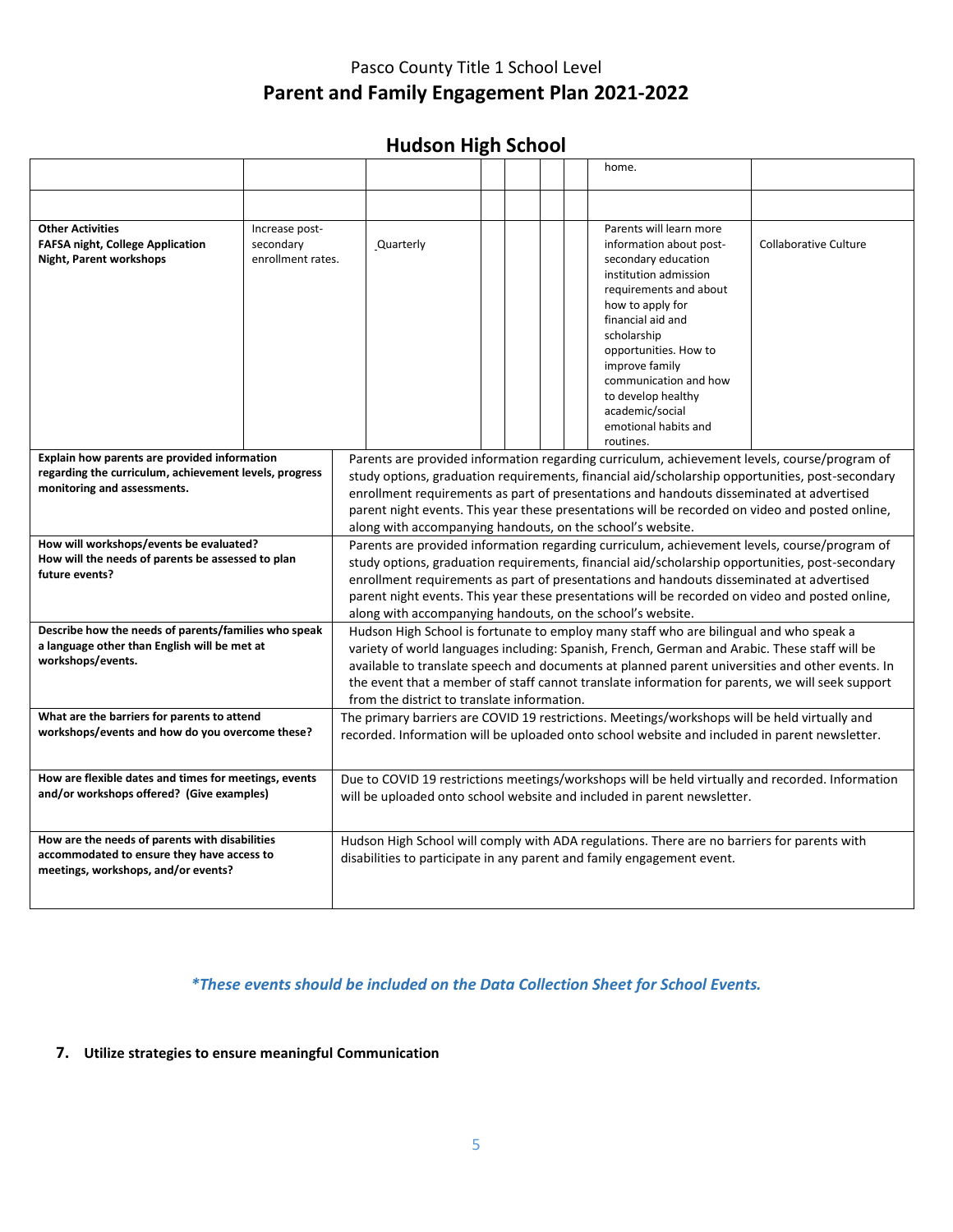### **Hudson High School**

| Describe the methods that will be used to ensure   | Hudson High faculty, staff and administrators will use a variety of            |
|----------------------------------------------------|--------------------------------------------------------------------------------|
| meaningful, ongoing communication between home and | media/methods to maintain exceptional communication with parents and           |
| school                                             | families. First, HHS acknowledges the effectiveness of proactive, face-to-face |
|                                                    | communication, however COVID 19 restrictions will prevent these at this time.  |
|                                                    | As such, HHS administrative and leadership teams are implementing improved     |
|                                                    | procedures to communicate virtually with families through letters in the mail, |
|                                                    | the auto-dialer system, a quarterly newsletter, maintenance of the website,    |
|                                                    | posting information of social media, use of Band and Remind apps, and updates  |
|                                                    | on Canvas. Meetings will be conducted on Zoom and recorded and available to    |
|                                                    | families.                                                                      |
|                                                    |                                                                                |

#### **8. Educate and build the capacity of school staff on ways in which to work with and engage families effectively as well as the importance of parent engagement in increasing student achievement. Explain your plan for this school year.**

| Topic/Title                                                                | How does this help staff build<br>school/parent relationships?                                                                                                                                                                                                                                        | <b>Format for Implementation:</b><br>workshop, book study,<br>presenter, etc. | Who is the<br>audience?                                        | Tentative<br>Date/Time |
|----------------------------------------------------------------------------|-------------------------------------------------------------------------------------------------------------------------------------------------------------------------------------------------------------------------------------------------------------------------------------------------------|-------------------------------------------------------------------------------|----------------------------------------------------------------|------------------------|
| Grade Level Team<br><b>Meetings</b>                                        | Administrators will meet regularly with Student<br>Service support teams to identify and monitor at-<br>risk students and to share strategies to increase<br>and promote partnerships with parents to support<br>and improve students' academic success and social-<br>emotional wellbeing.           | <b>Professional Learning Community</b><br>(PLC)                               | Teachers,<br>Counselors<br>Administrators, and<br><b>SSAP</b>  | Weekly                 |
| <b>Rtl Positive Behavior</b><br>Intervention and System<br>(PBIS) Meetings | Participants reviewed a variety of data including<br>academic proficiency/growth, course failure,<br>interim assessment, EWS, attendance and<br>discipline data -and- collaborated to plan<br>strategies to address student deficits in<br>collaboration with parents and families.                   | <b>Meetings</b>                                                               | Teachers,<br>Counselors,<br>Administrators, and<br><b>SSAP</b> | Bi-Weekly              |
| PBIS Teacher Lunch n'<br>Learn                                             | PBIS Committee, Administrators, and Leadership<br>Members will provide professional development in-<br>service workshop opportunities for staff to<br>participate in on topics including, but not limited to:<br>PBIS Classroom Management, Student<br>Engagement, and Family Involvement Techniques. | Workshop and Book Study                                                       | Teachers, IAs, and<br><b>SSAP</b>                              | <b>TBA</b>             |

#### **9. Provide an easily accessible resource area where parents and families can get information about the school facility, school policies, contacts, academic assistance, community resources and other materials.**

| <b>Location of Resource</b><br>Center/Area | Person responsible for monitoring and updating Resource<br>Center/Area | List a sampling of materials made<br>available in the Resource<br>Center/Area                                                                           |
|--------------------------------------------|------------------------------------------------------------------------|---------------------------------------------------------------------------------------------------------------------------------------------------------|
| Front Office                               | Sacha Fenimore 727-774-4200 sfenimor@pasco.k12.fl.us                   | Title I Parent Brochure, SAC Brochure,<br>Title I Parent & Family Engagement<br>Plan, Title I Compact, HHS Course<br>Selection Cards, FAFSA Application |